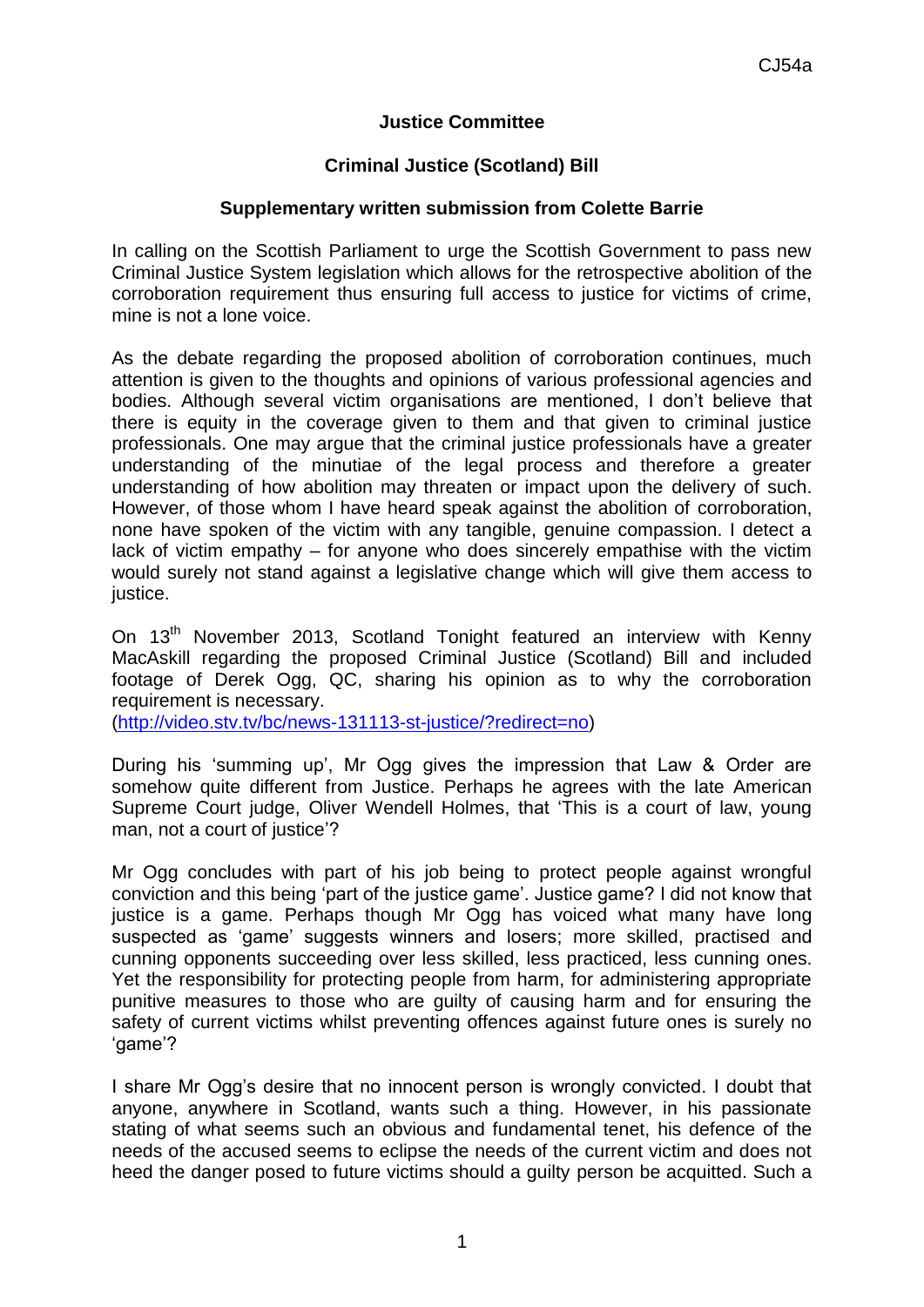person may be [guilty of further crimes which may be fatal to innocent victims who](http://www.brainyquote.com/quotes/quotes/a/agathachri124612.html)  [need not have been victims if justice had been put first and the need to 'win the](http://www.brainyquote.com/quotes/quotes/a/agathachri124612.html)  [game' put second.](http://www.brainyquote.com/quotes/quotes/a/agathachri124612.html)

[Law and order exist for the purpose of establishing justice and when they fail in this](http://www.brainyquote.com/quotes/quotes/m/martinluth297518.html)  [purpose they become the dangerously structured dams that block the flow of social](http://www.brainyquote.com/quotes/quotes/m/martinluth297518.html)  [progress.](http://www.brainyquote.com/quotes/quotes/m/martinluth297518.html) [\(Martin Luther King, Jr.\)](http://www.brainyquote.com/quotes/authors/m/martin_luther_king_jr.html) Social progress in this context being the continued advancement which the Scottish legal system is making towards public protection; safeguarding communities by punishing perpetrators, monitoring / rehabilitating offenders and protecting victims.

The corroboration requirement is a keystone in the 'dangerously structured dam' and it has blocked justice for far too long.

In offering to give oral evidence to the committee, my hope was to further promote the victims voice in this debate. In my written submission in September 2012, I included comments from other victims / supporters who are signing my petition. I now do so again:

### JB

The abused need all the help they can get, and the least we can do is give them justice.

#### VW

I am a victim of rape, as far as I know I am his second victim with no justice!

MK

Survivors of abuse must have the full backing of the Law.

MA

I am part of a group of women survivors who want to change the law in Scotland so that victims of sexual violence get the justice that they are currently denied.

SA

Anyone with a heart would care and want this law changed.

LS

Justice cannot ever be served if accused are able to avoid a trial based on this requirement and irrespective of the quality of the evidence.

NT

I think children who have been abused deserve to see justice being done.

LM

Justice should lie with the lay people (juries) not advocates who have a vested interest.